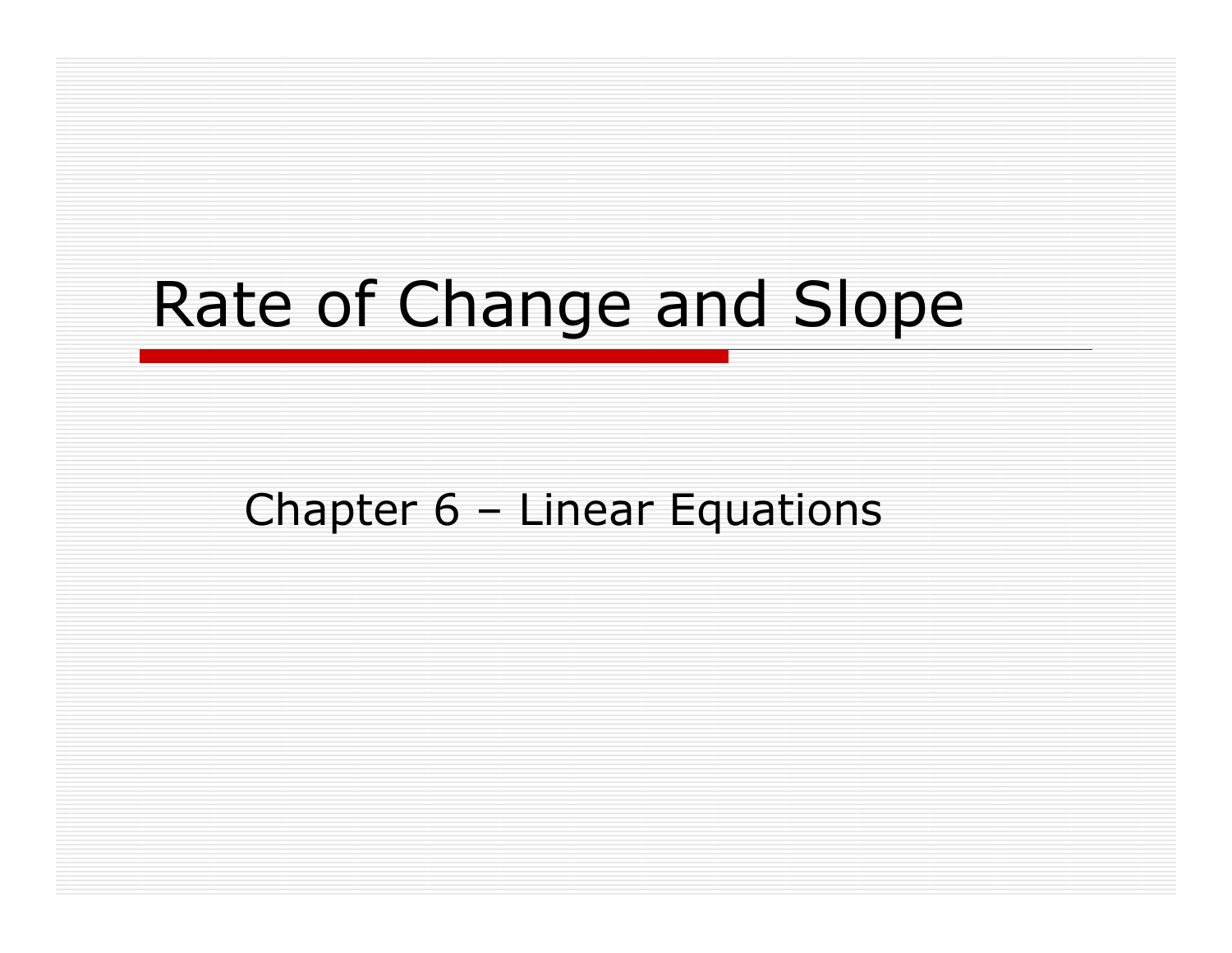### Warm Up for 11/12/08

## Lesson Quiz 5-1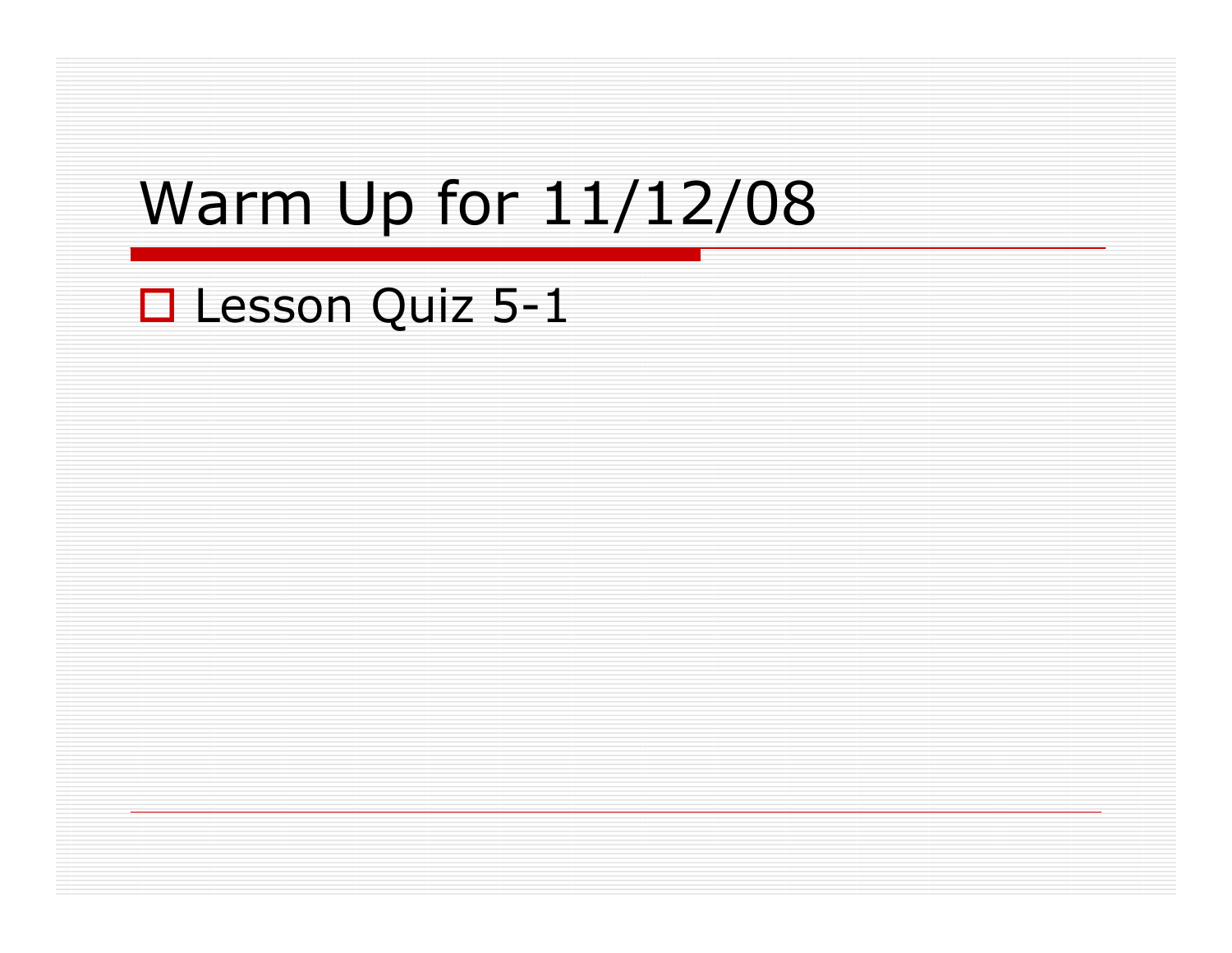#### Rate of Change

#### $\Box$  A **rate of change** is a ratio that shows a change in one quantity with respect to a change in another quantity.

 $Rate \_\ of \_\ Change = \frac{change \_\ in \_\ the \_\ dependent \_\vartheta} {change \_\ in \_\ the \_\infty}$  wariable =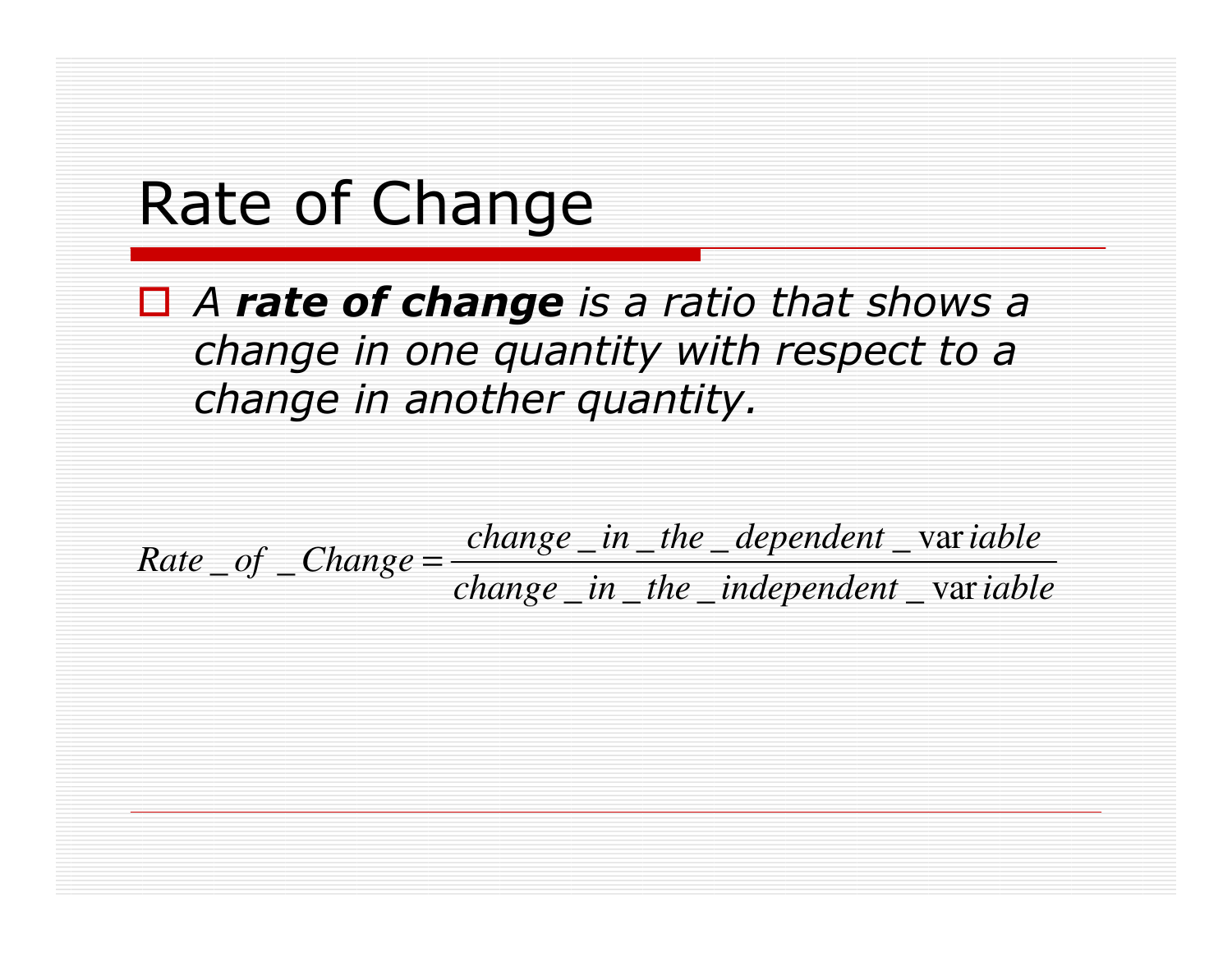### Rate of Change

## □ Example

**E** Find the rate of change for both Greg and

- Monica.
- Keep in mind that the earnings are dependent on thehours worked

| <b>Hours Worked</b> | Earnings (\$) |        |  |
|---------------------|---------------|--------|--|
|                     | Greg          | Monica |  |
| ⊣                   | 4             | 5      |  |
| $\overline{2}$      | 8             | 10     |  |
| 3                   | 12            | 15     |  |
| 4                   | 16            | 20     |  |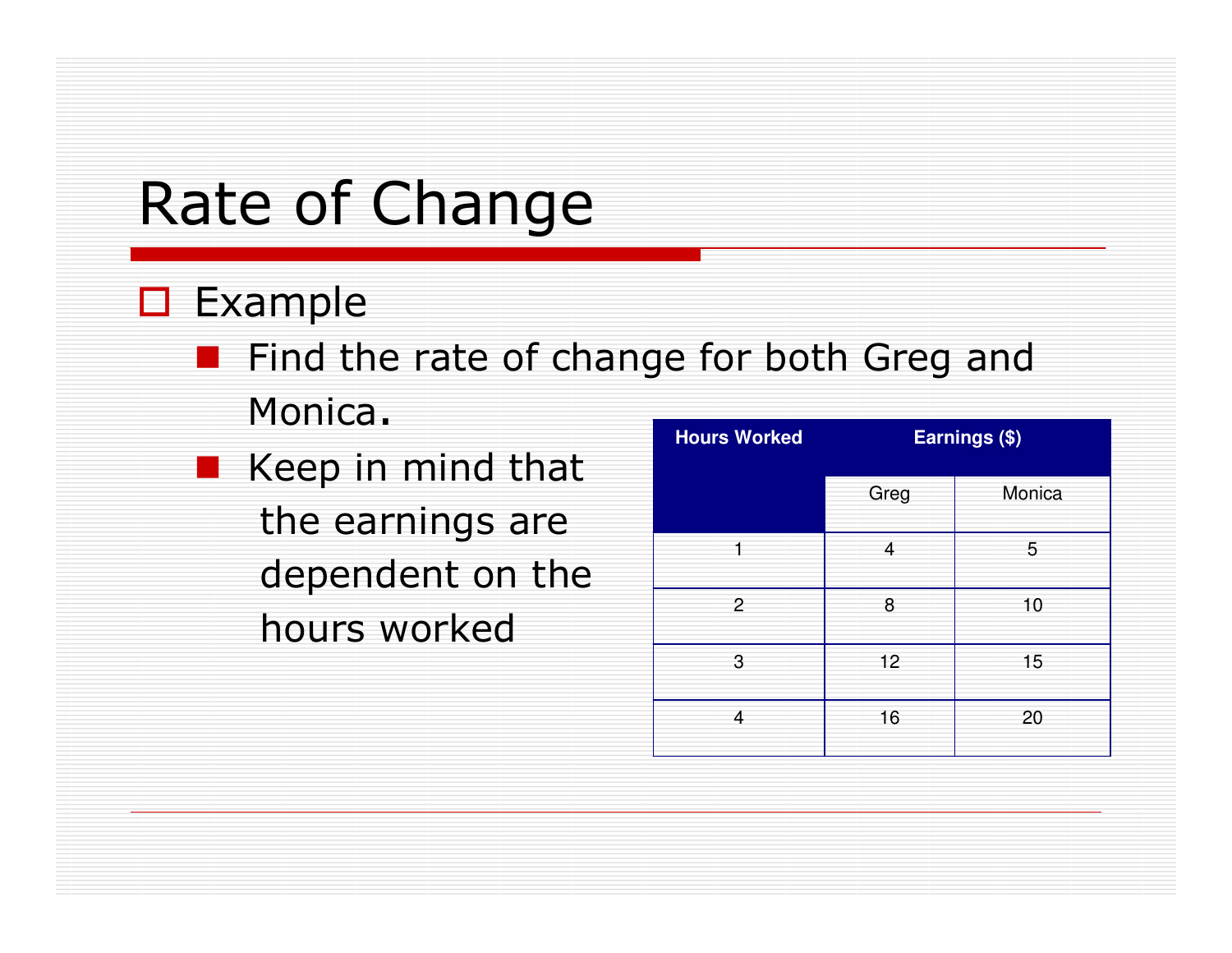#### Rate of Change

*change in hours worked change in earnings Rate of change* \_\_\_ $U = C \cdot \text{const}$ =

1 4\_\_=*change in earnings*\_\_\_*change in hours worked*

| <b>Hours Worked</b> | Earnings (\$) |        |
|---------------------|---------------|--------|
|                     | Greg          | Monica |
|                     | 4             | 5      |
| 2                   | 8             | 10     |
| 3                   | 12            | 15     |
|                     | 16            | 20     |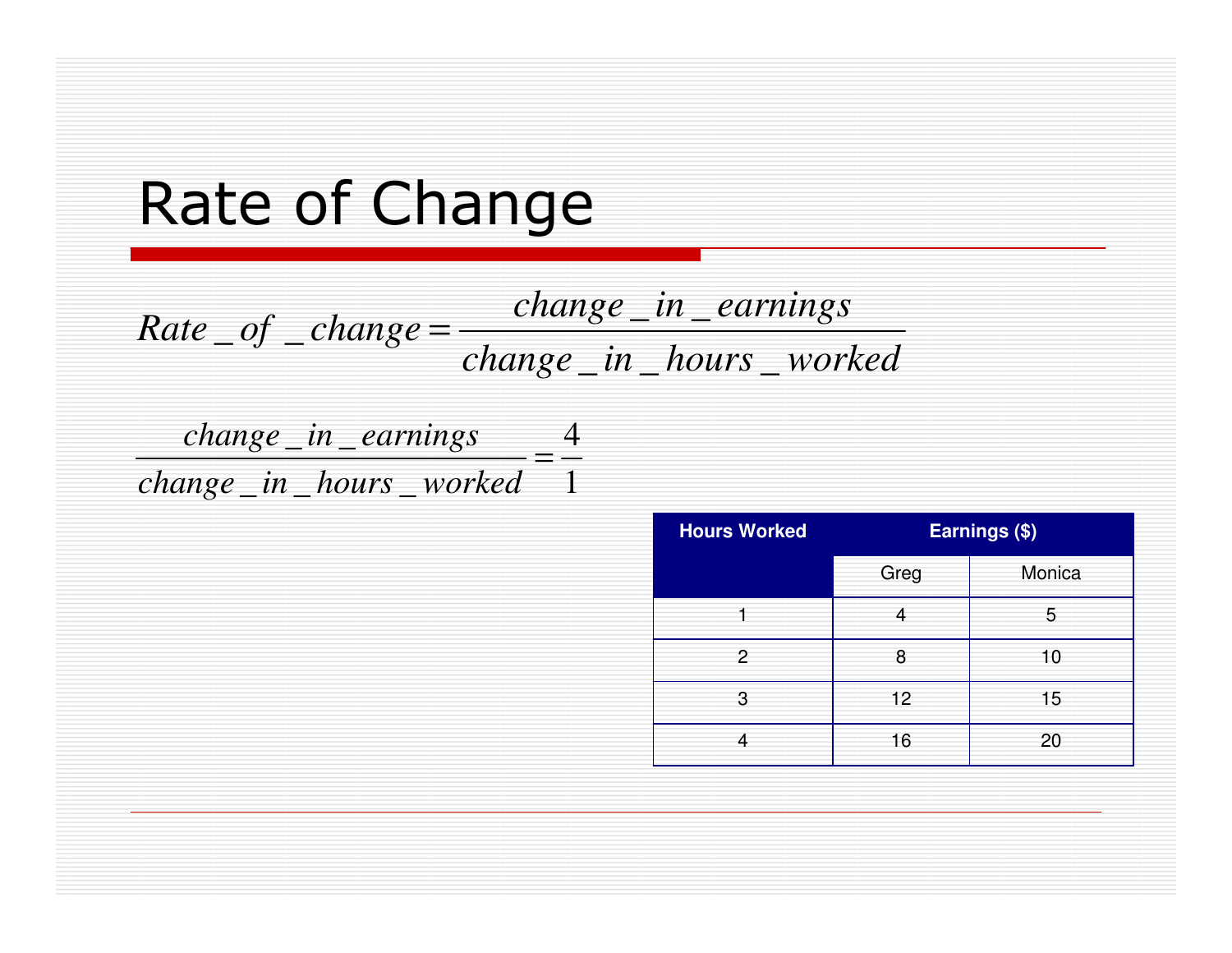#### Slopes are commonlyassociated with mountains.

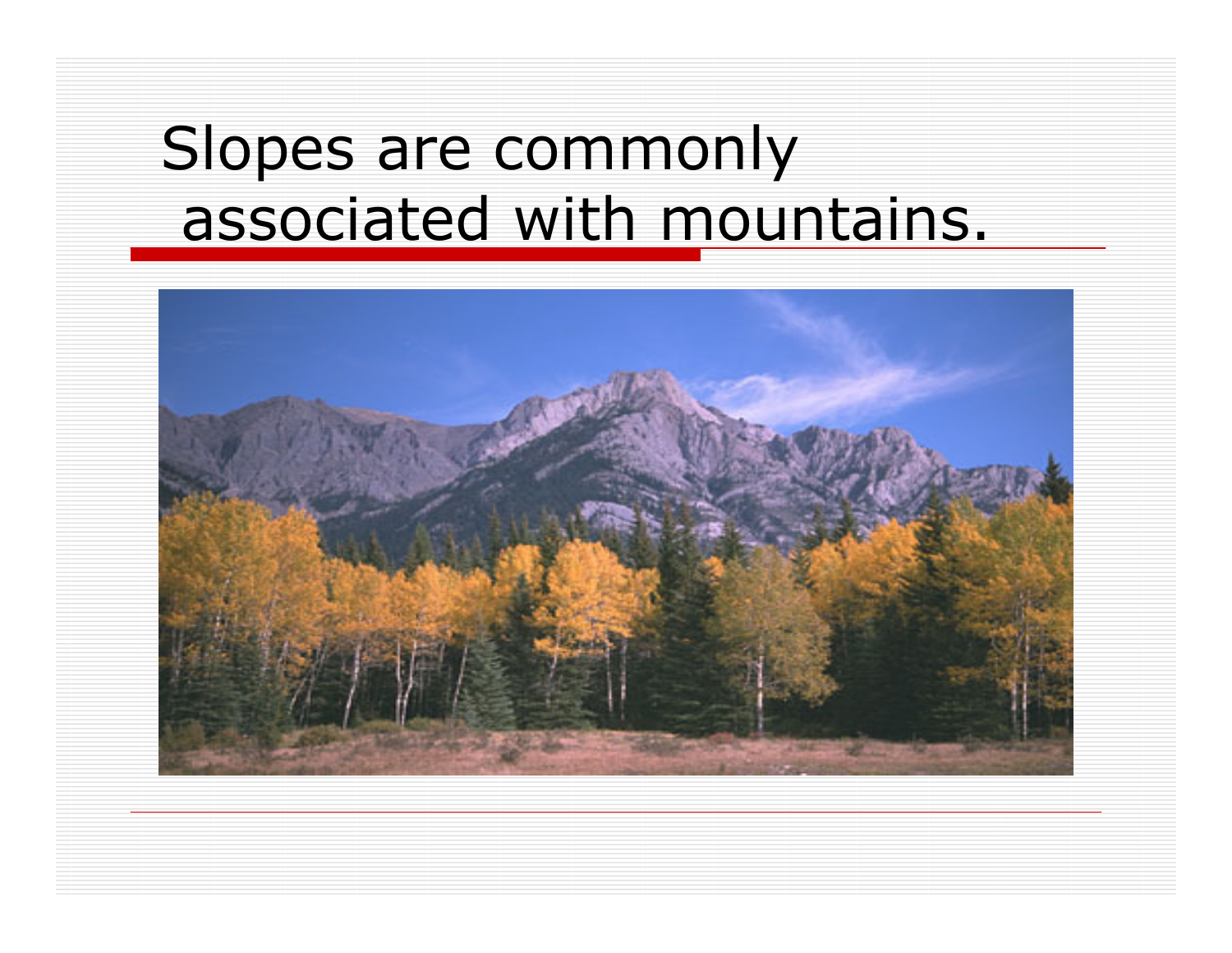### Slope

### The slope we are studying is associated with the graph of a line.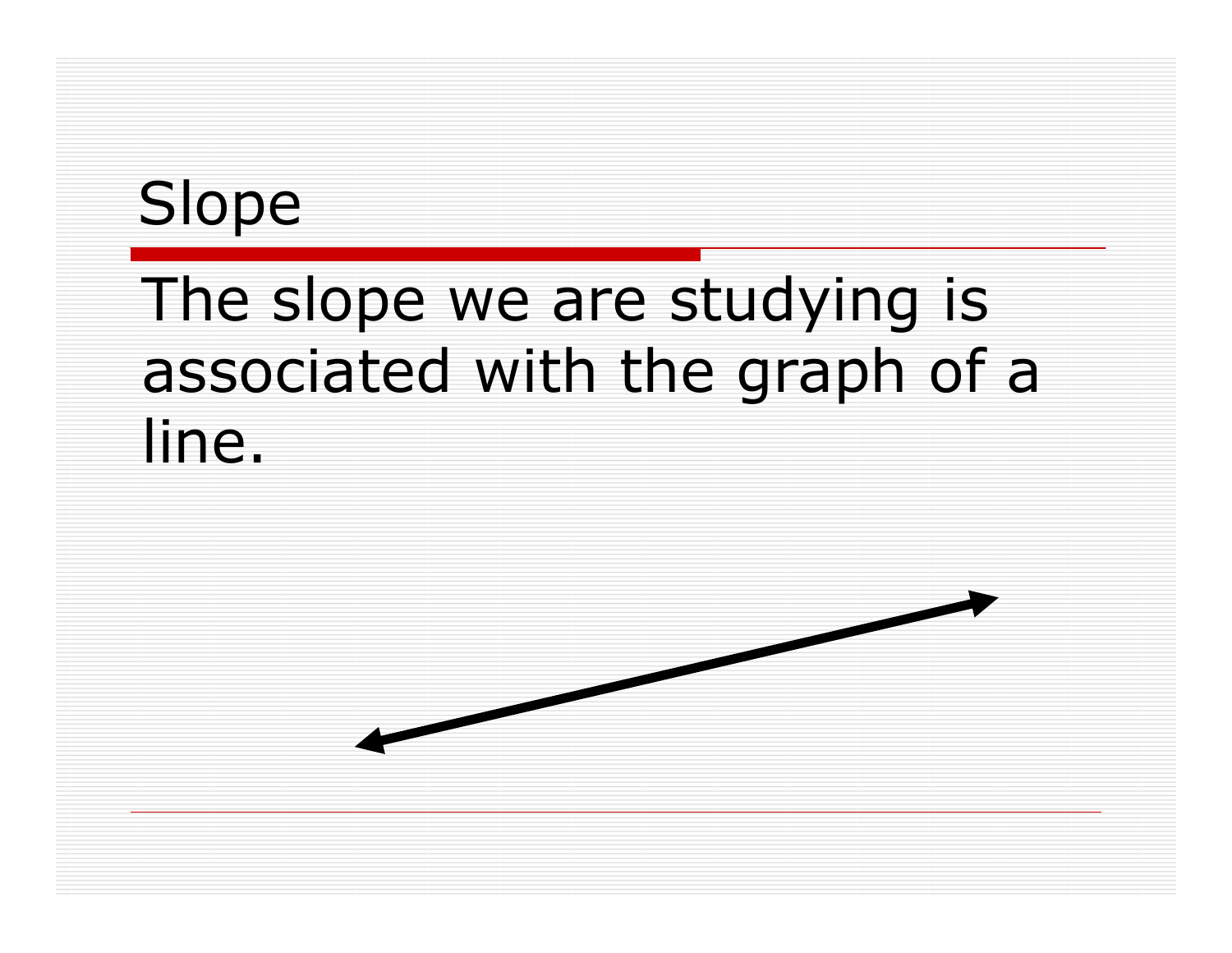### Slope

 $\square$  When you graph a straight line, it's  $\square$ going to look like you're either going up a mountain slope or down a mountain slope.

- □ Positive slope uphill<br>□ Negative slepe slow
- Negative slope downhill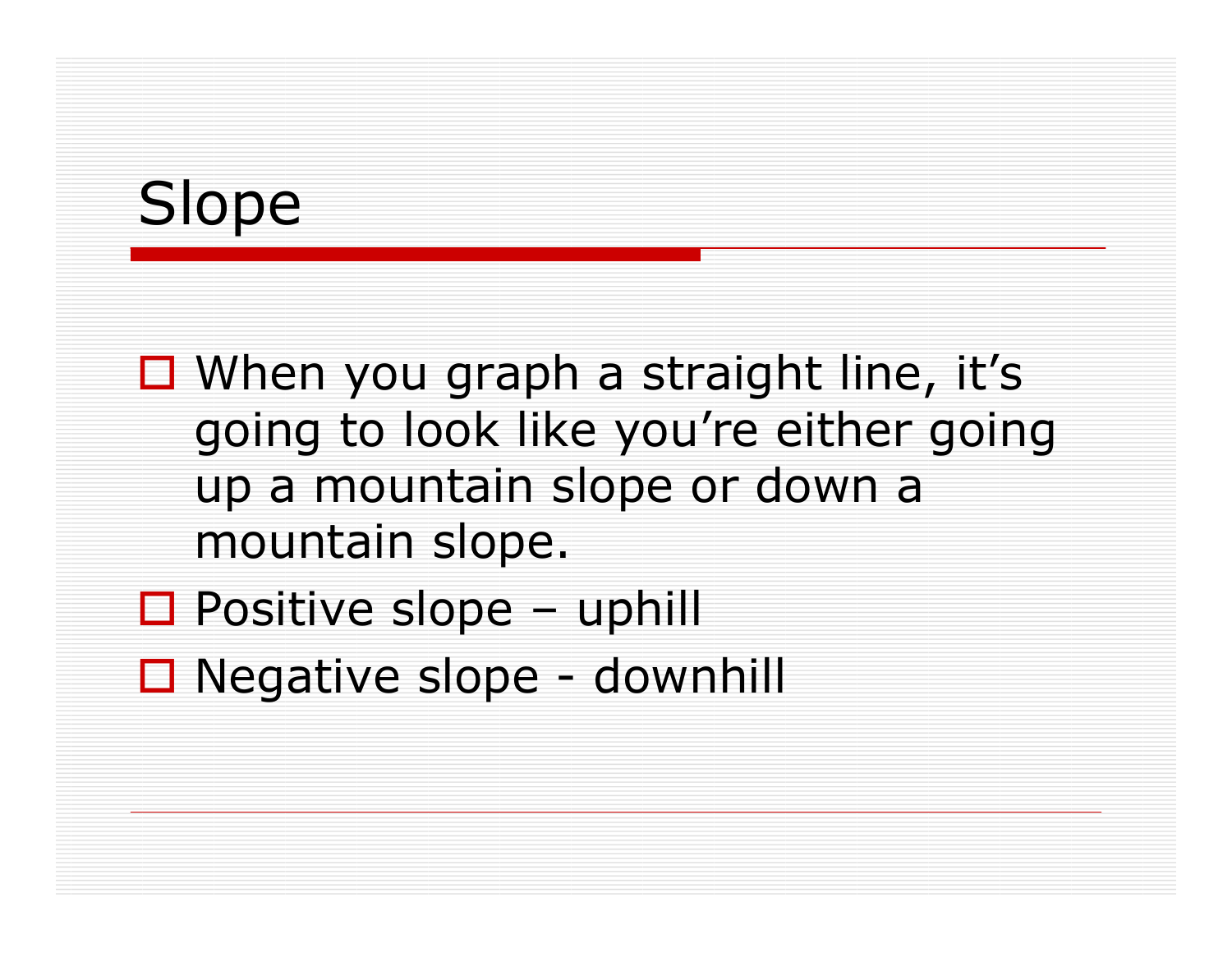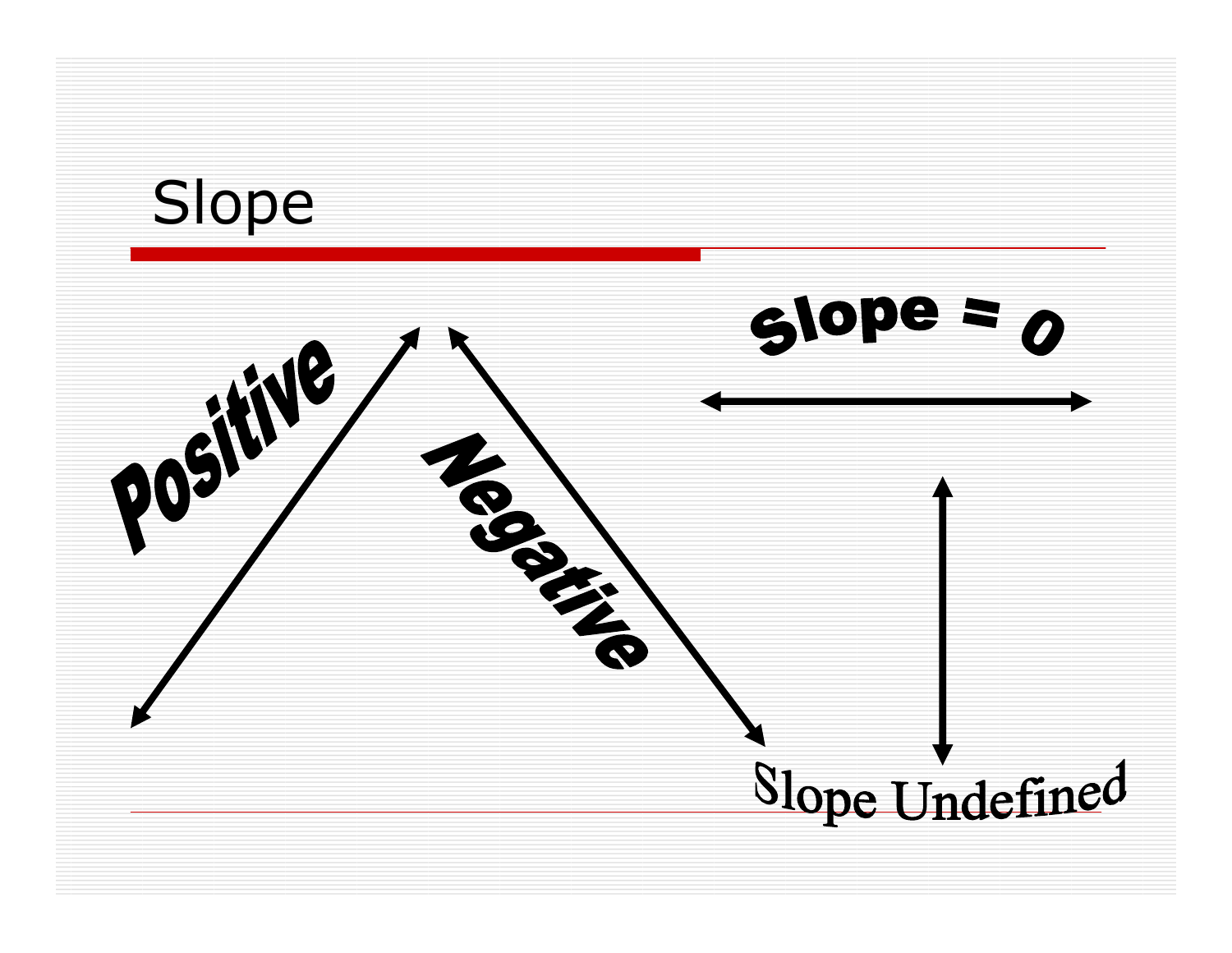### Slope Definitions

#### $\Box$  Slope is the change in y versus the change in x in x.

 $\Box$  . *Change inxChange iny* \_\_\_\_



 $\Box$ 

 $\Box$  When you graph a line, if you start at one<br>moint you have to go un and over (or dow point, you have to go up and over (or down and back) to get to the next point.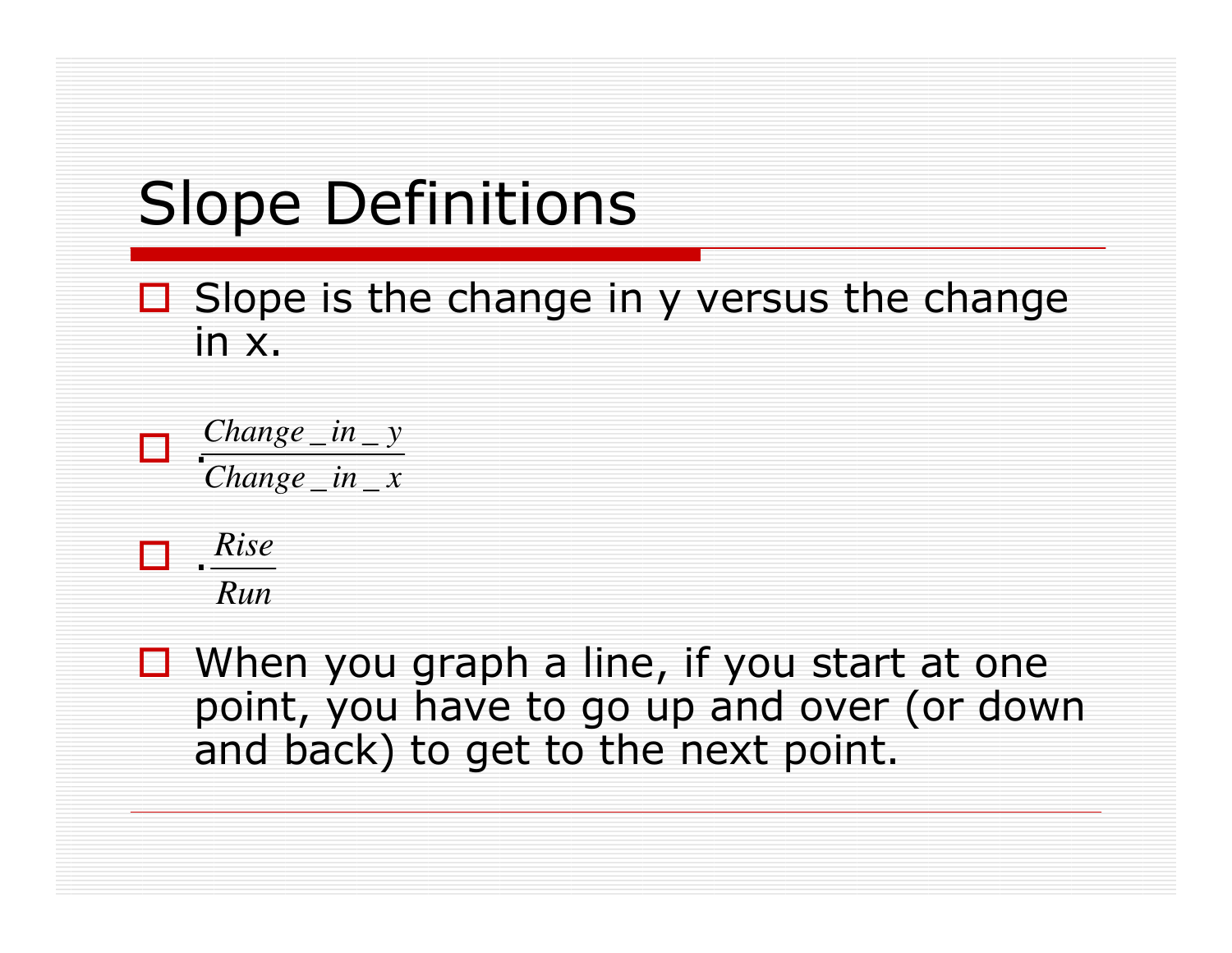### Graph (3,2) and (-1,-1)

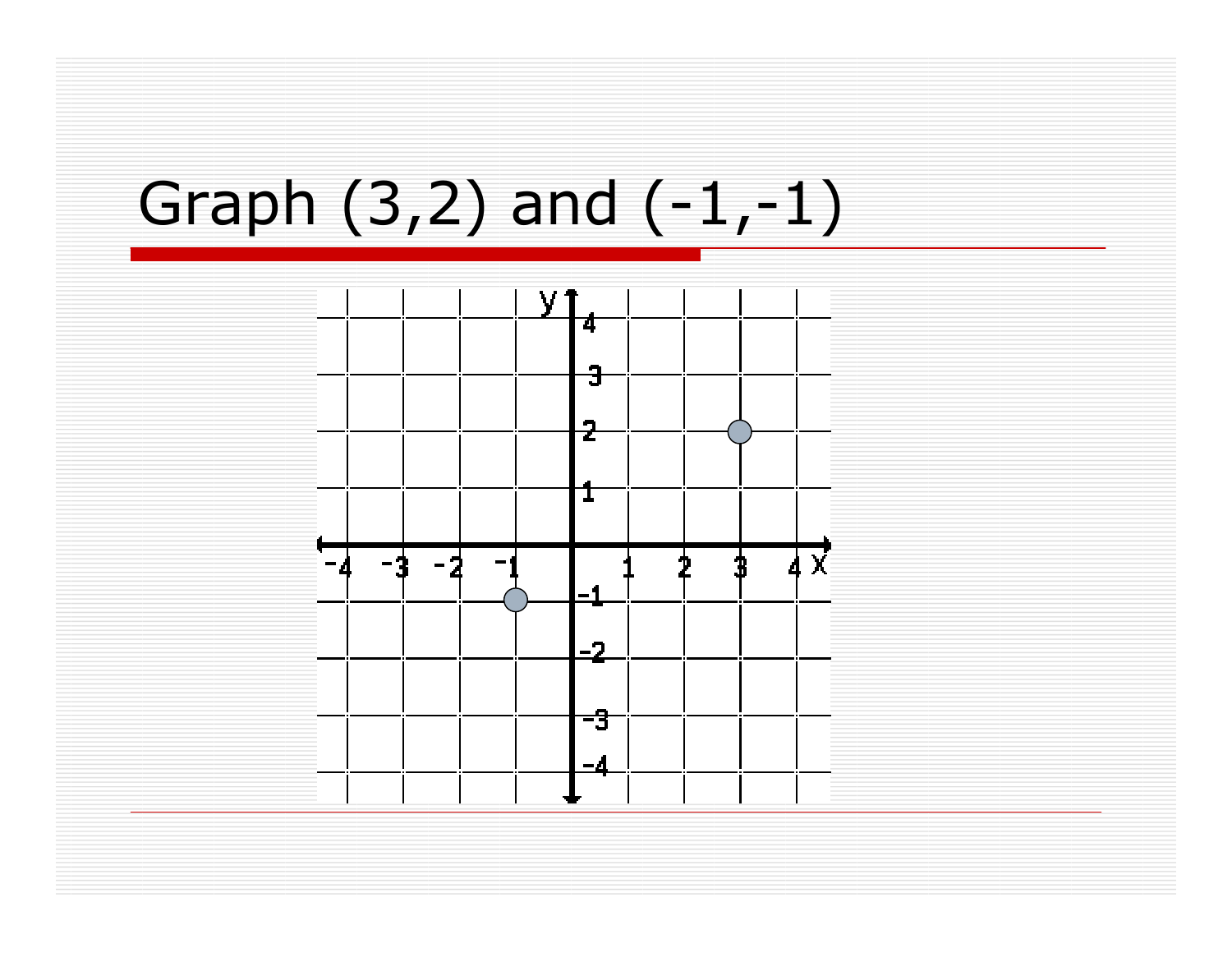#### Draw a line through the points.

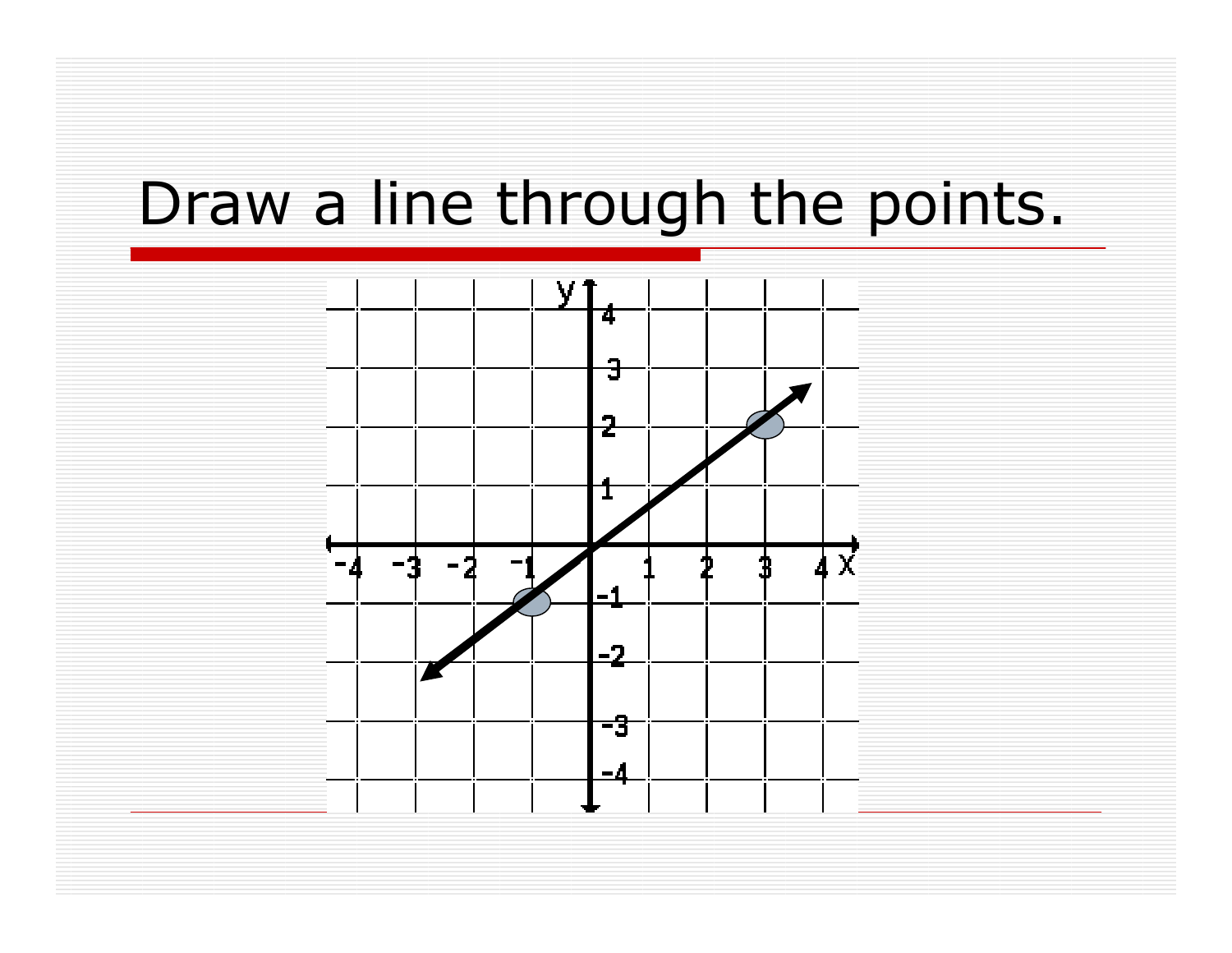#### Now that we have our line lets find its slope.

#### Remember we are finding the following ratio:Vertical or RiseHorizontal Run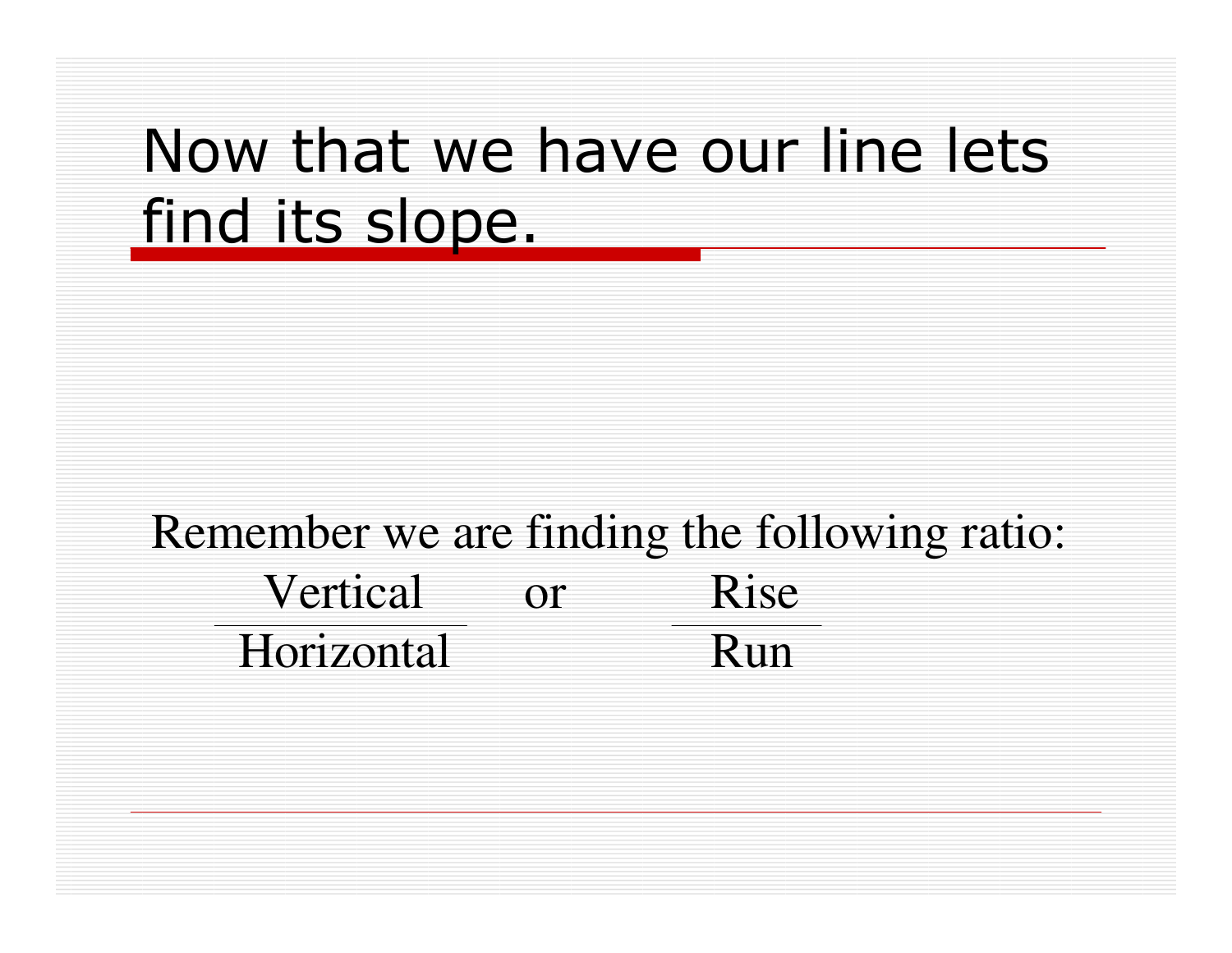#### Vertical Changeor the Rise

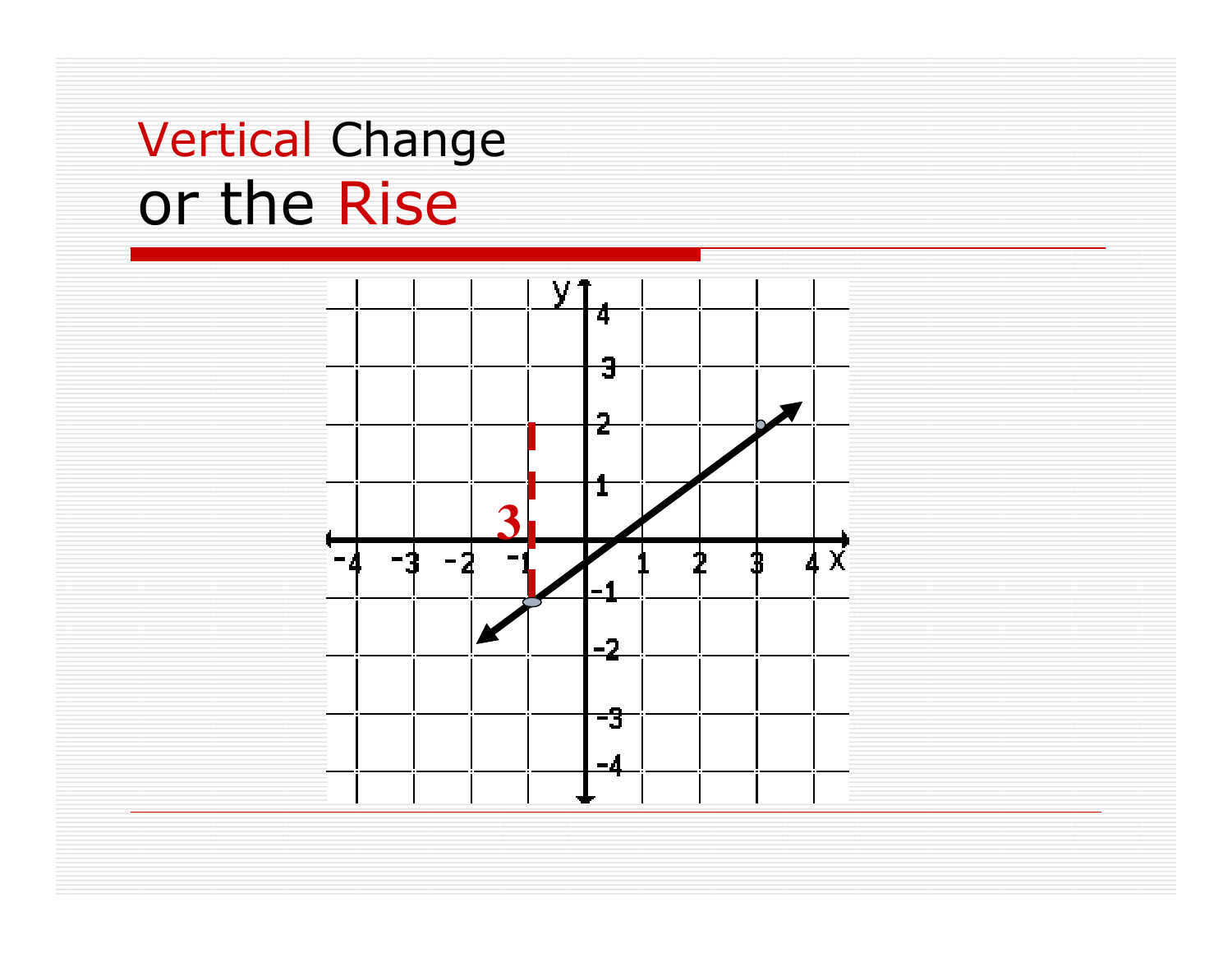#### Horizontal Changeor the Run

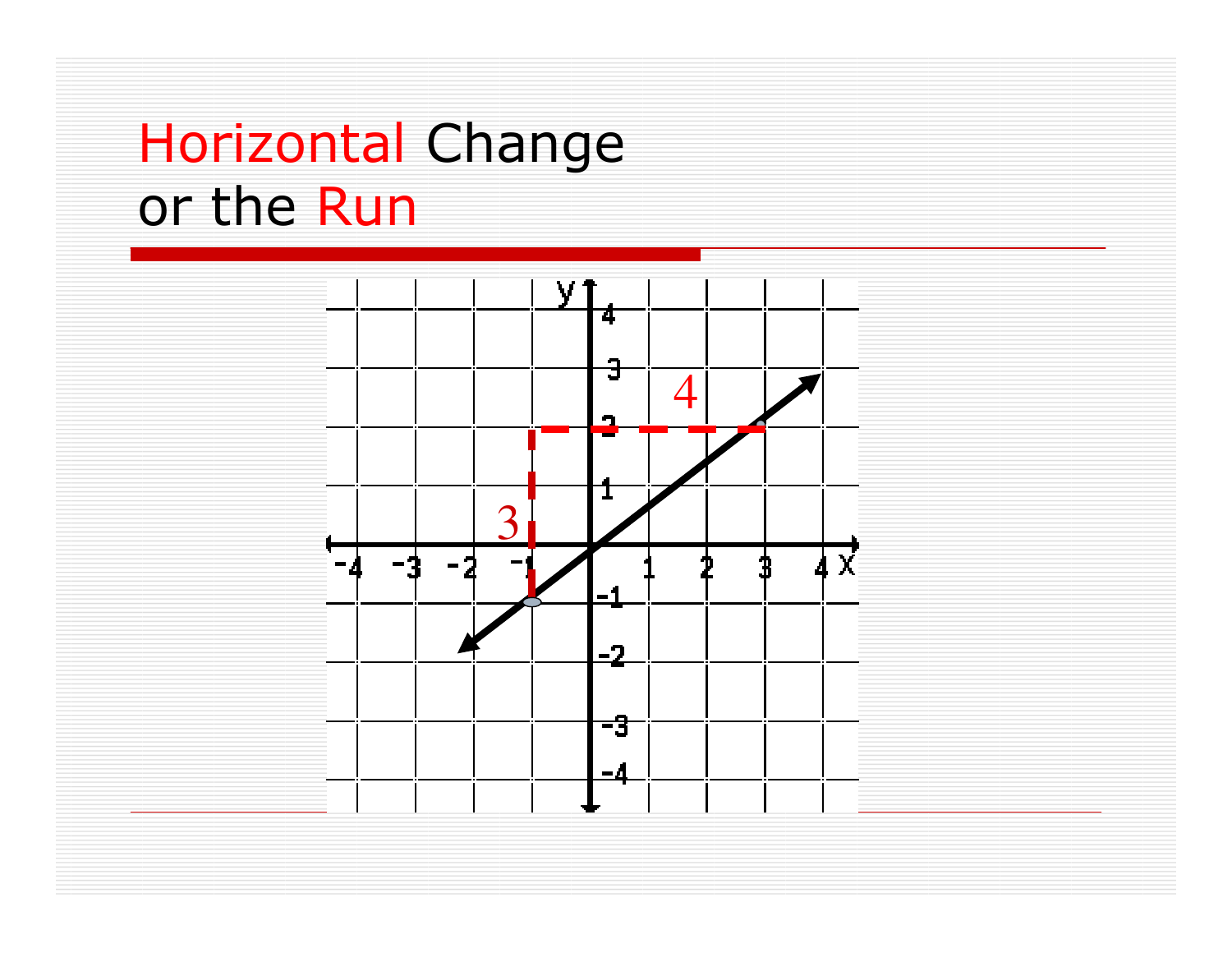Vertical Exercise Horizontal

Run

34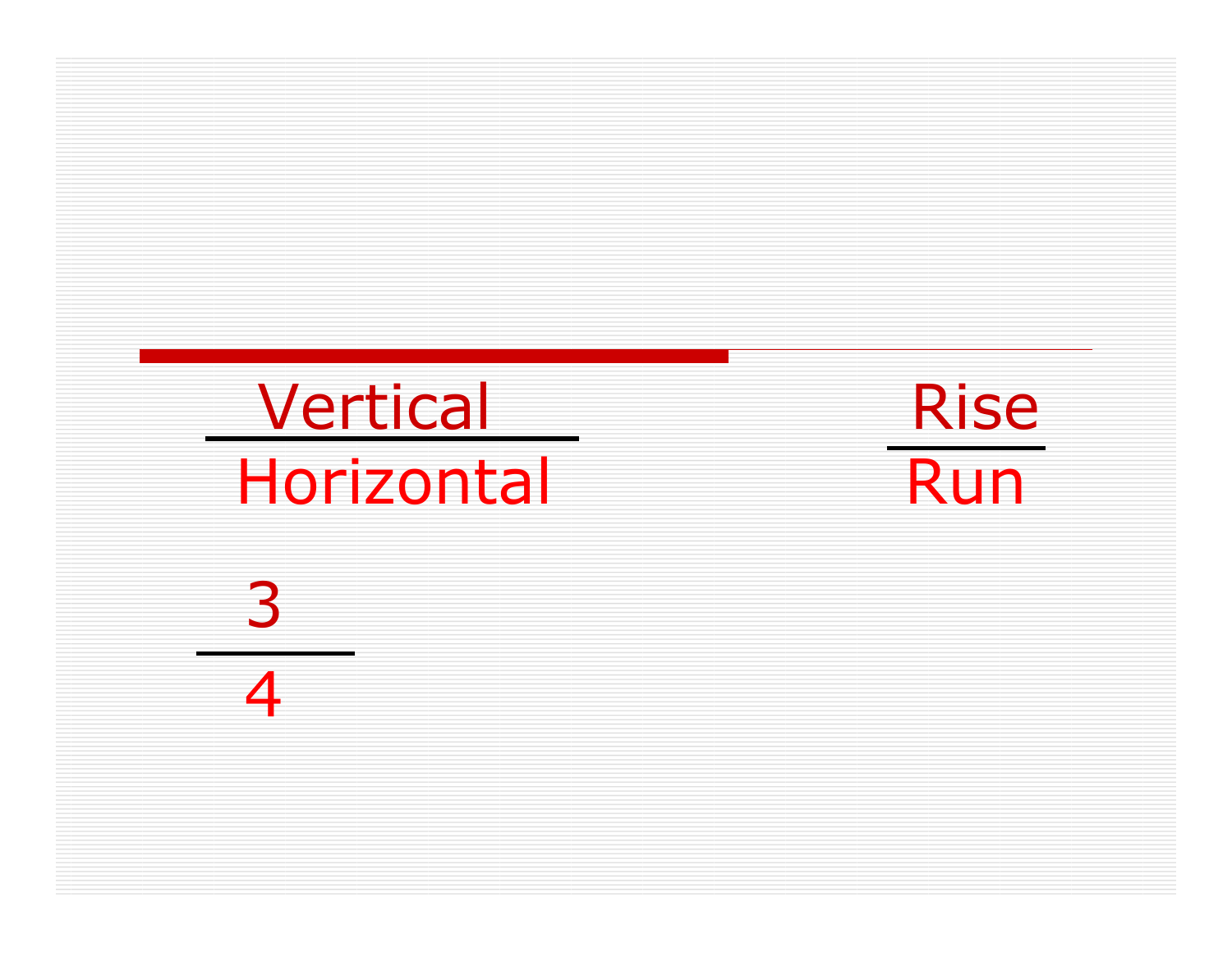### Find the slope of the following line.

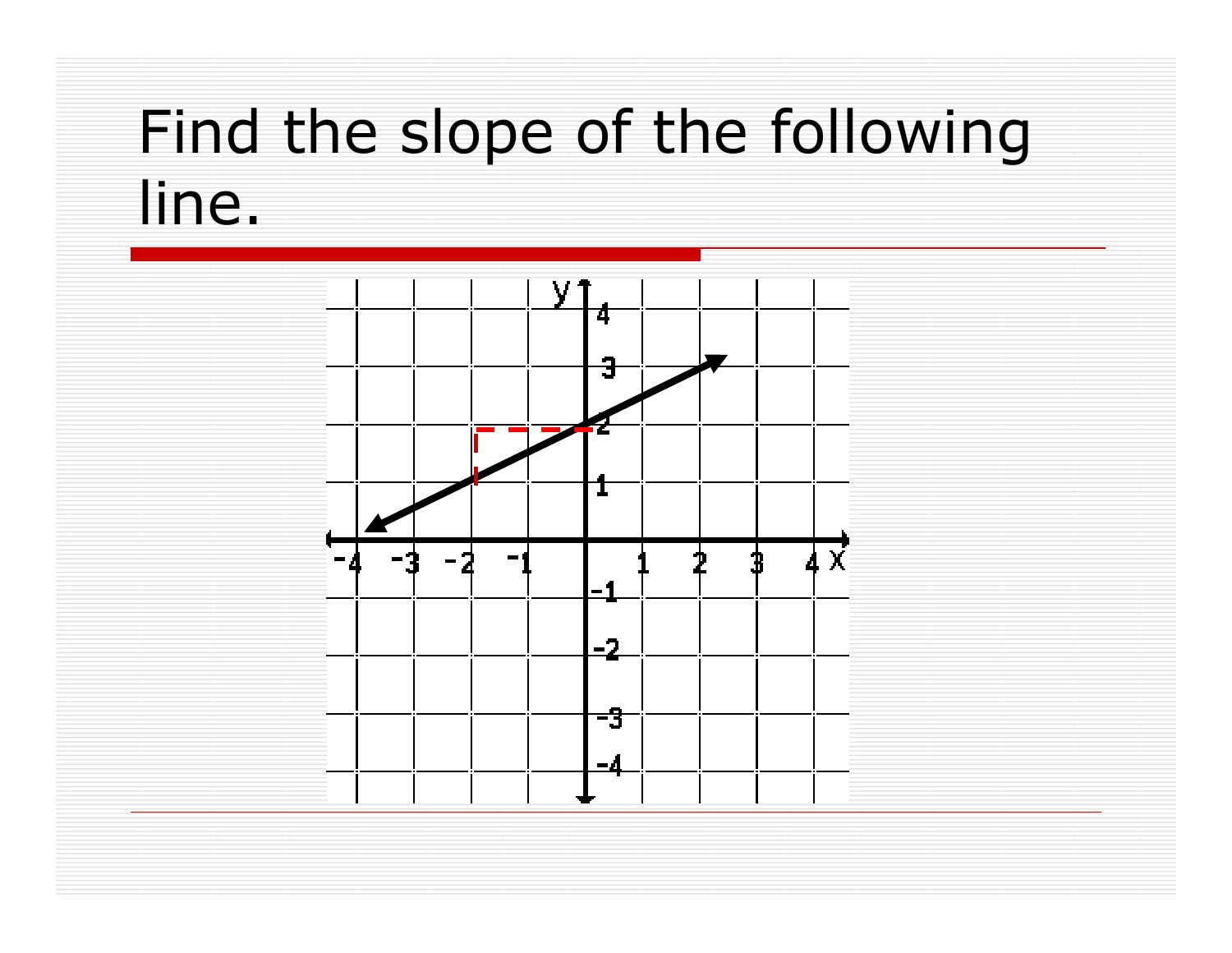## The slope is…

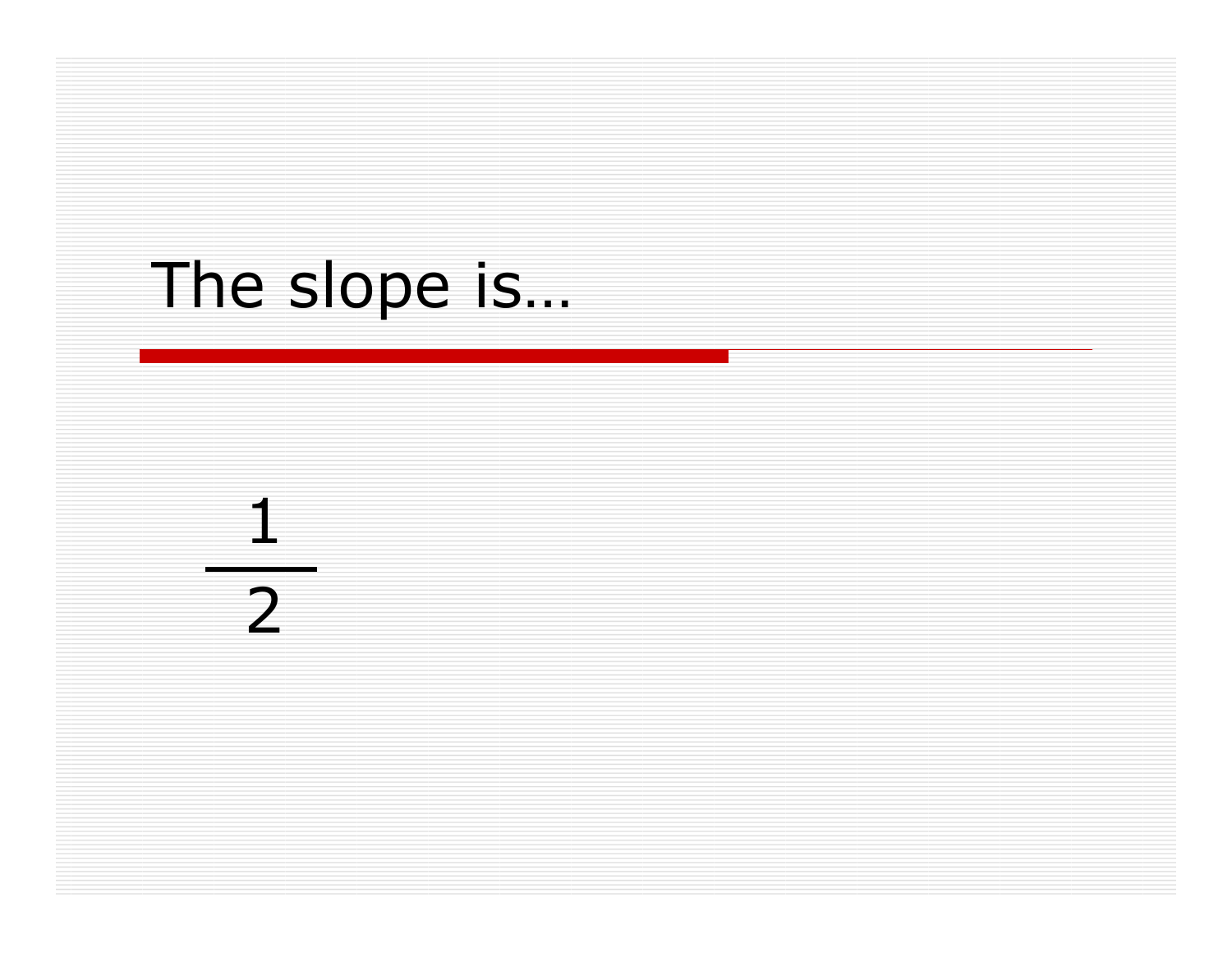### Find the slope of the line.

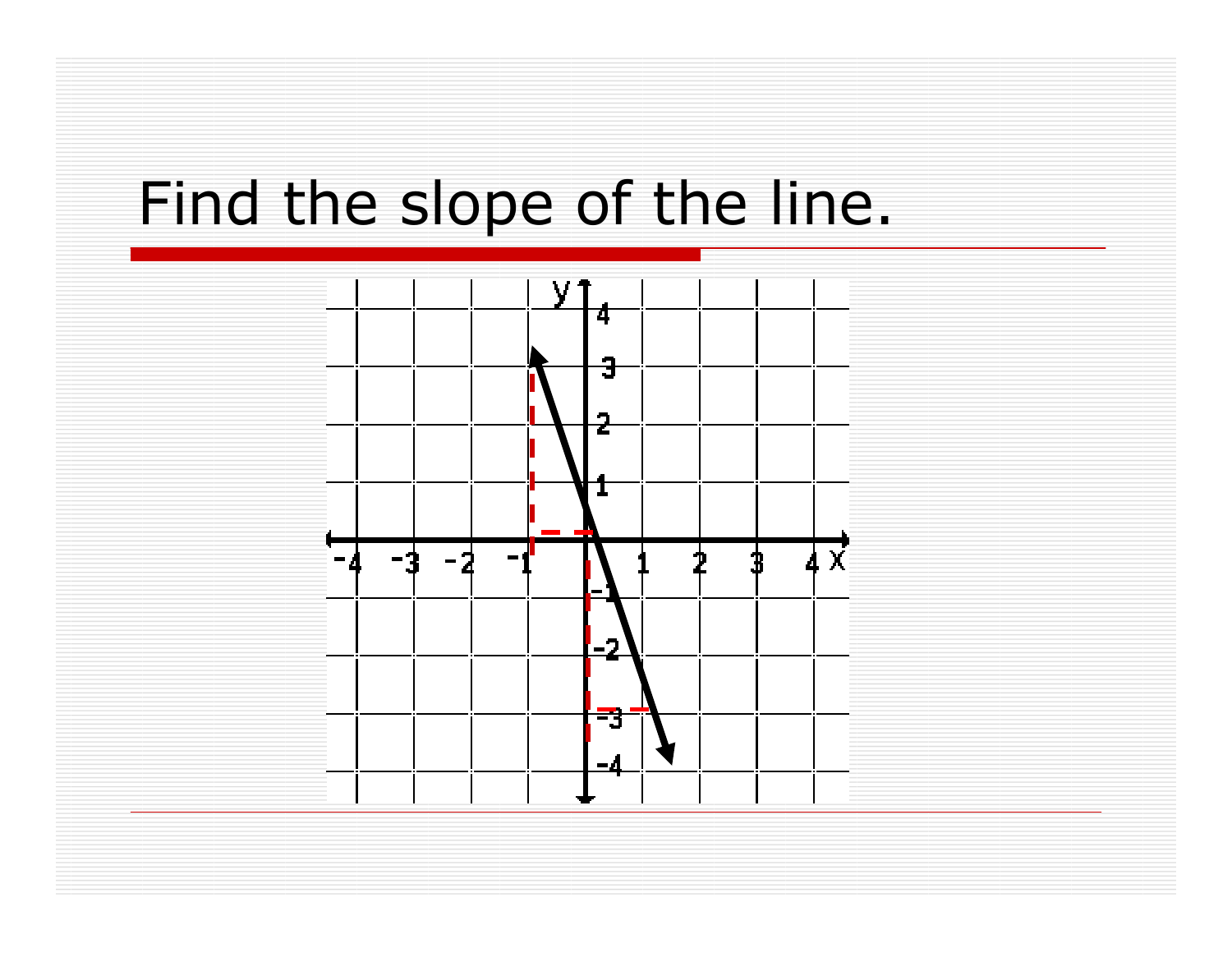## The slope is….

-3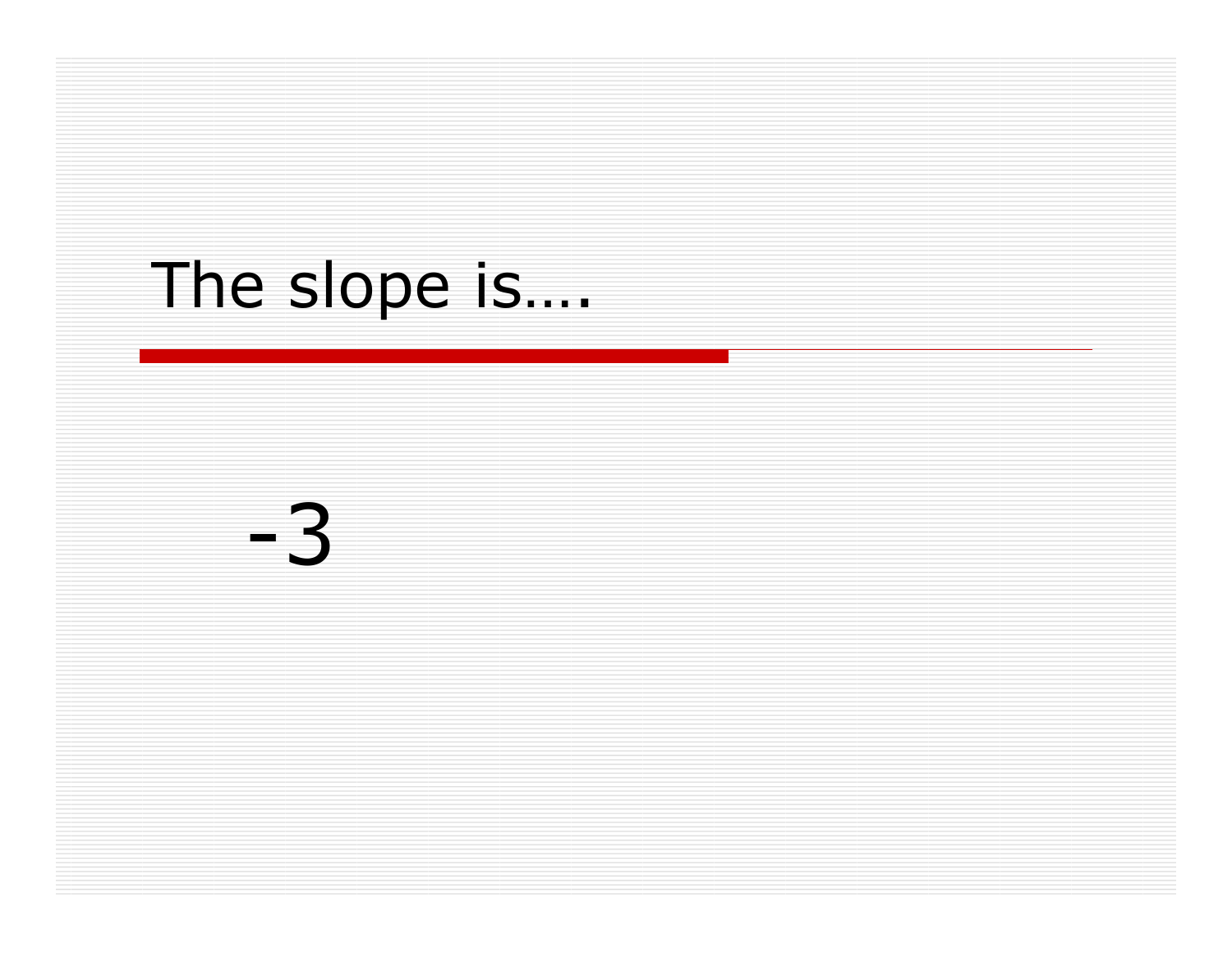#### Find the slope of these lines.

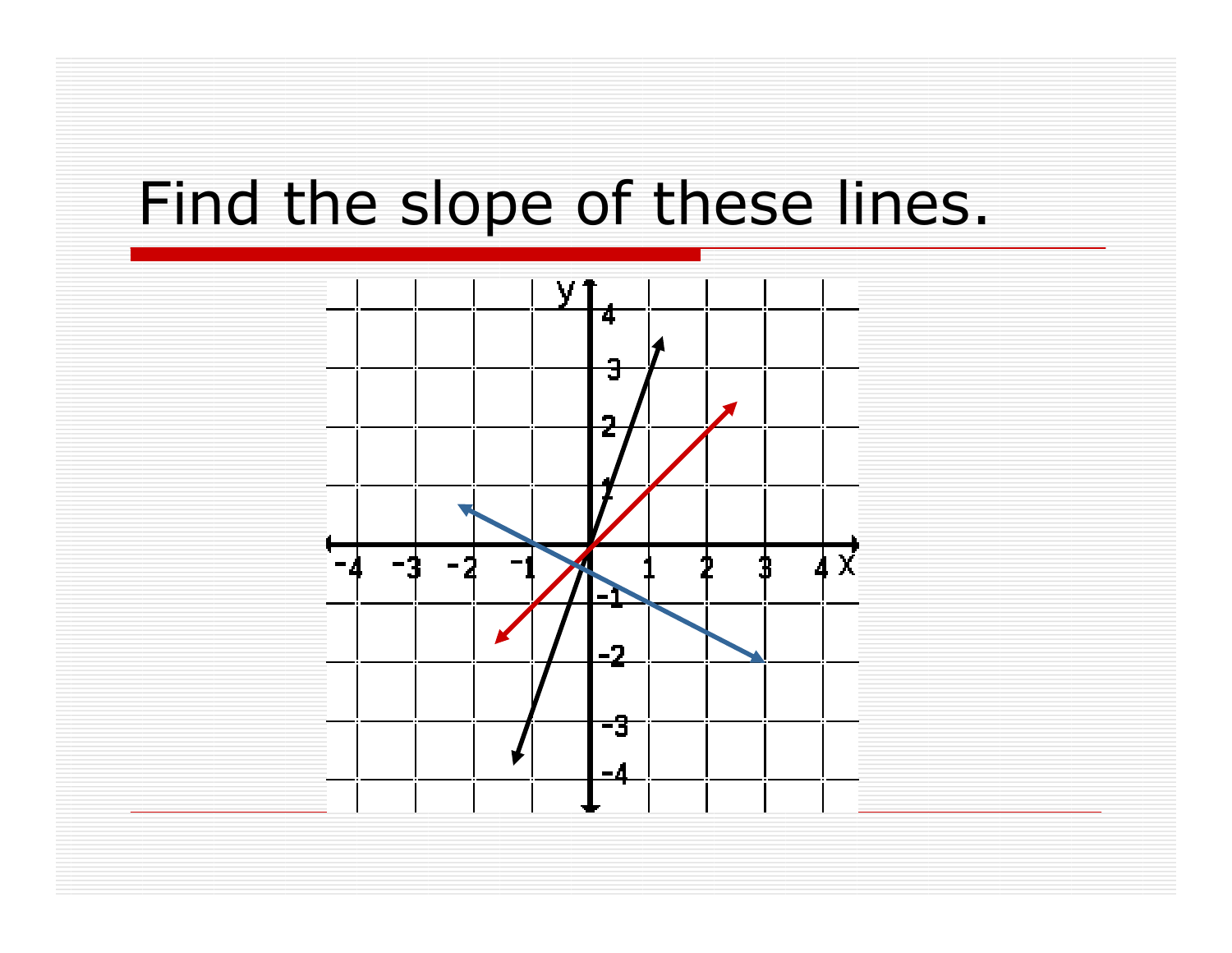#### The slope is…

# □ Black line 3

## □ Red Line 1

# $\Box$  Blue Line  $-1/2$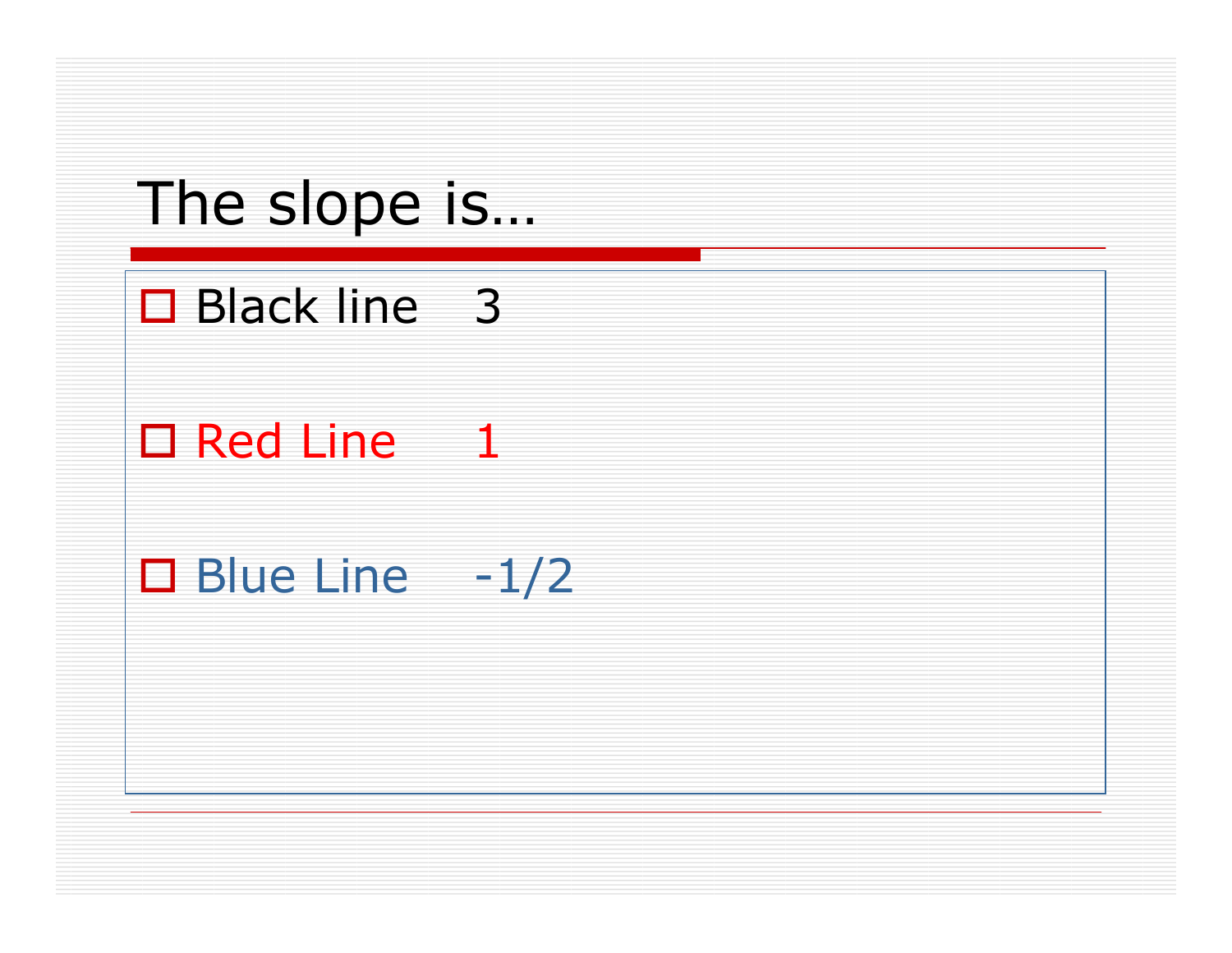#### Find the slope of these lines

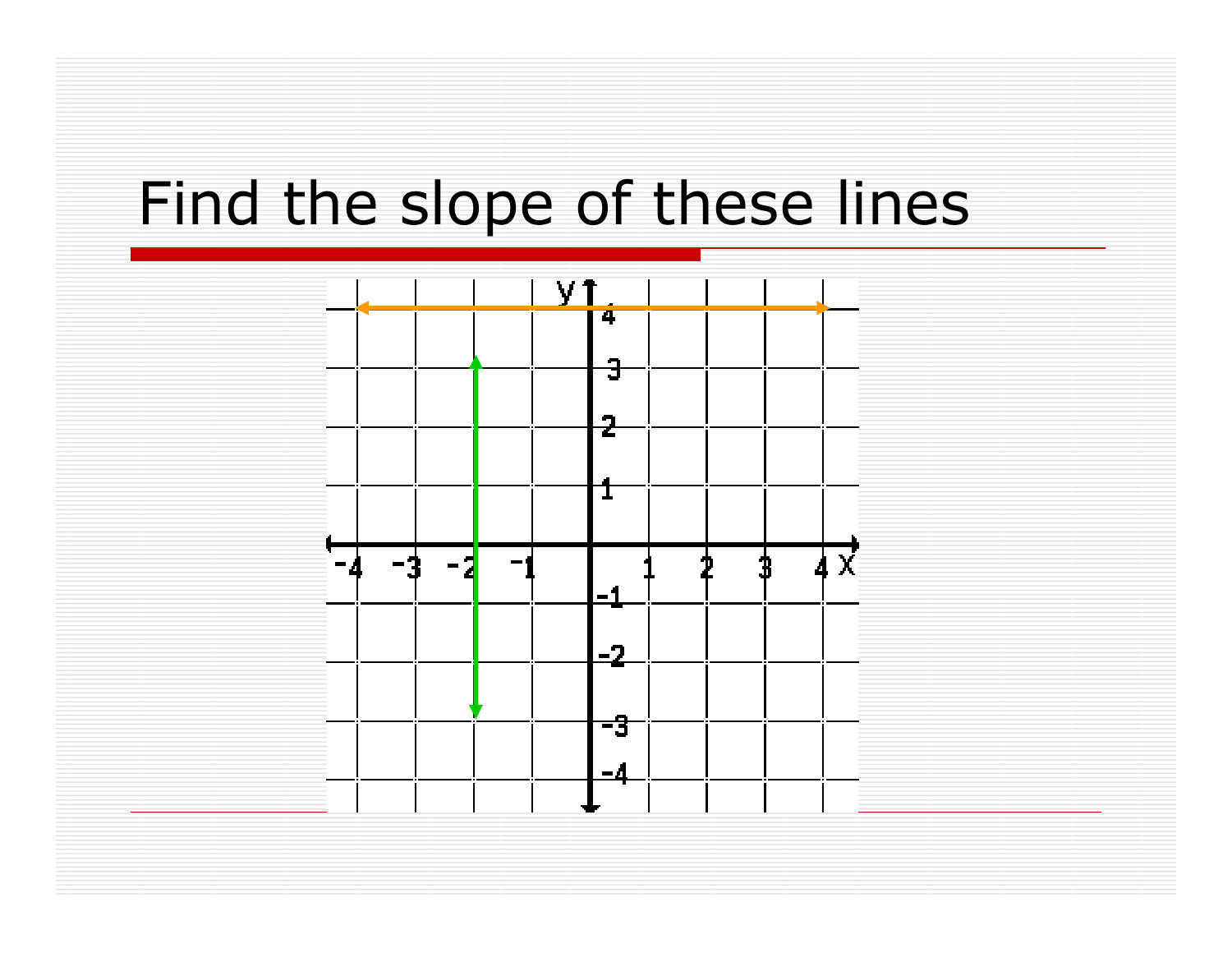#### The slope is…

- □ Orange line 0
- □ Green Line Undefined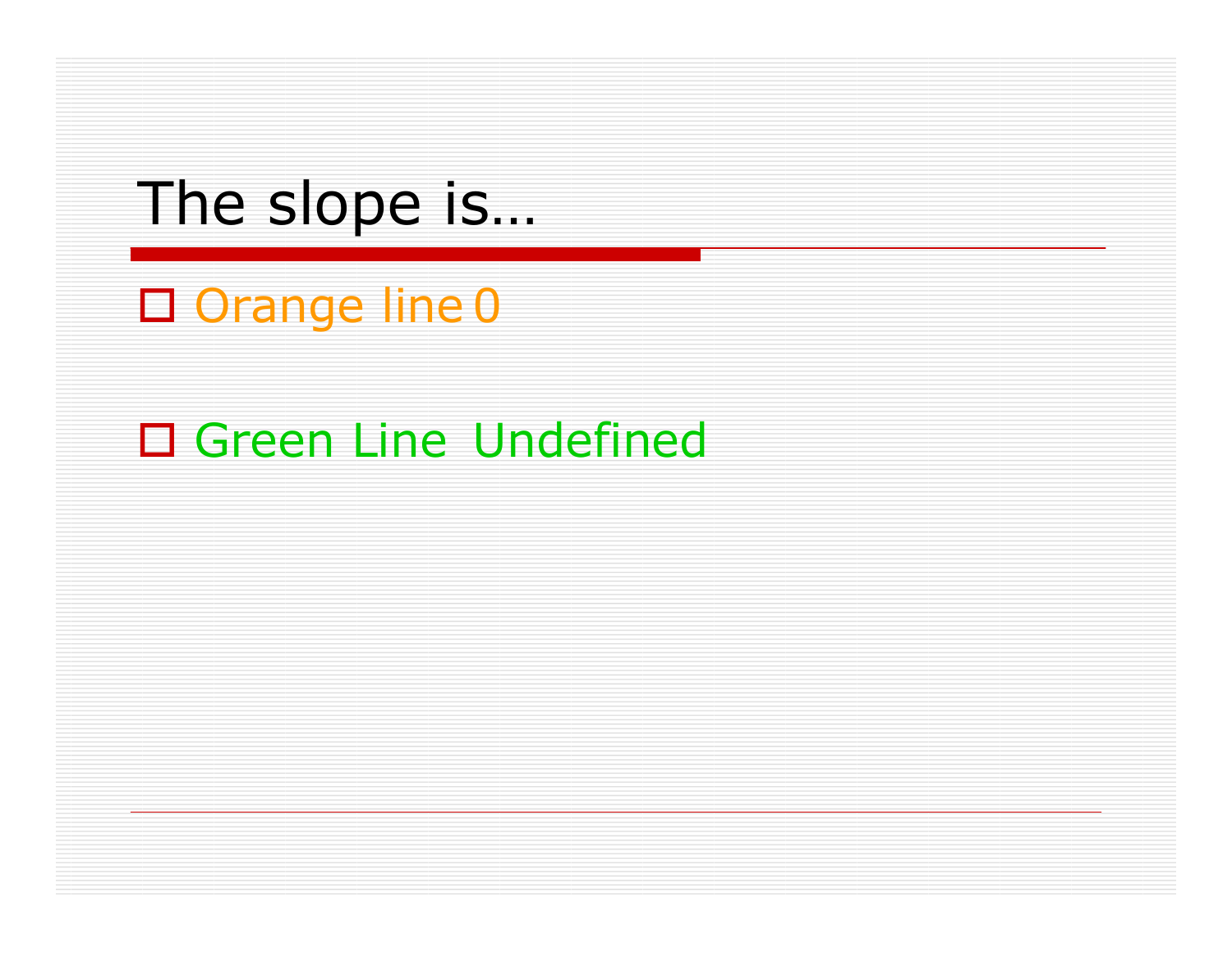### Finding Slope

 $\Box$  Given (-2, 0) and (1,3), find the slope.

$$
\Box \frac{Change_in_y}{Change_in_x} \quad 0 - 3 = -3/-3 = 1 = \Box
$$

 $\Box$  If I start at  $(-2, 0)$ , I have to go up 1 and to the right 1 to get closer to  $(1, 3)$ the right 1 to get closer to  $(1,3)$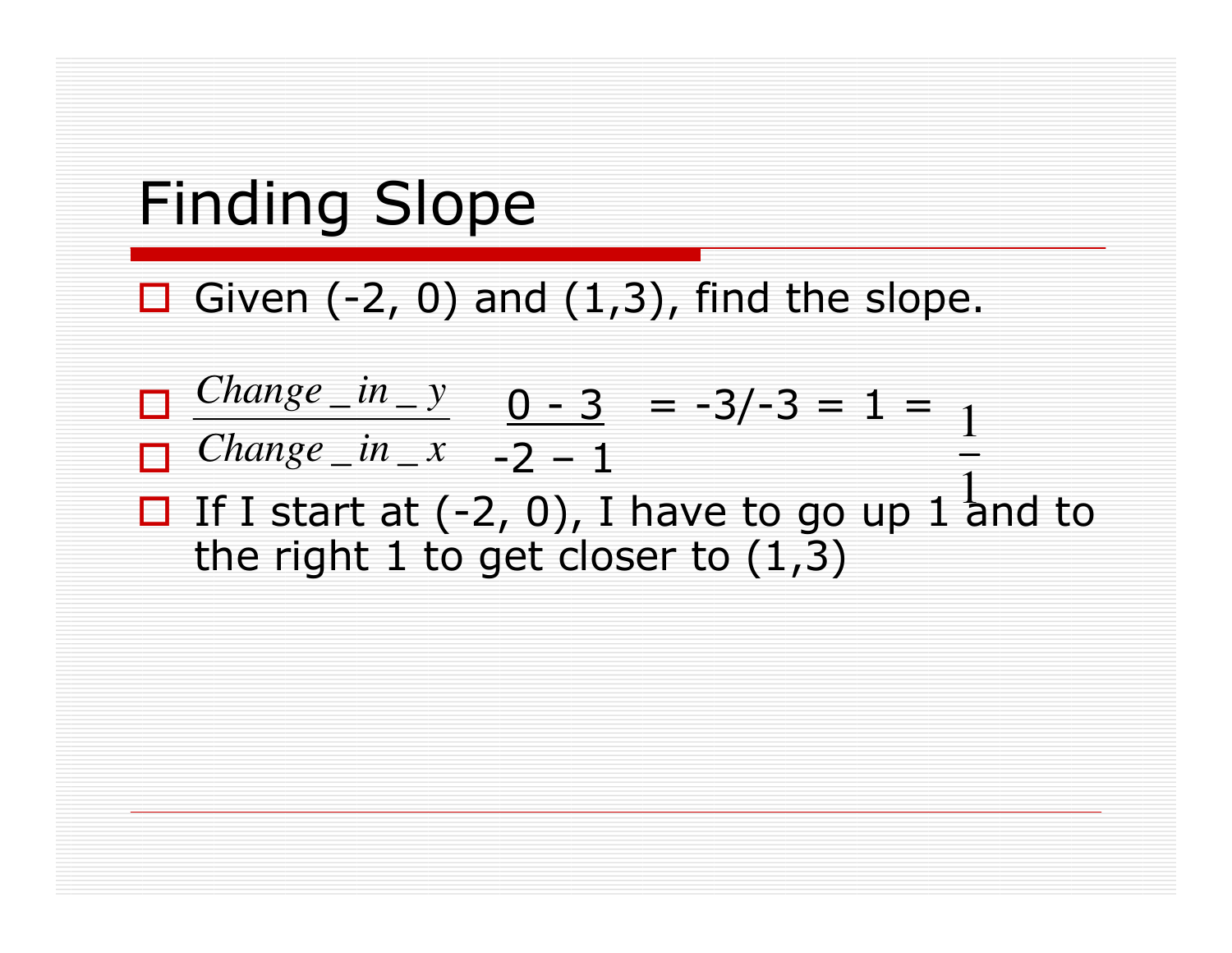#### Let's draw a line using slope.

What else do you think you need besides the slope in order to draw a line?

A point!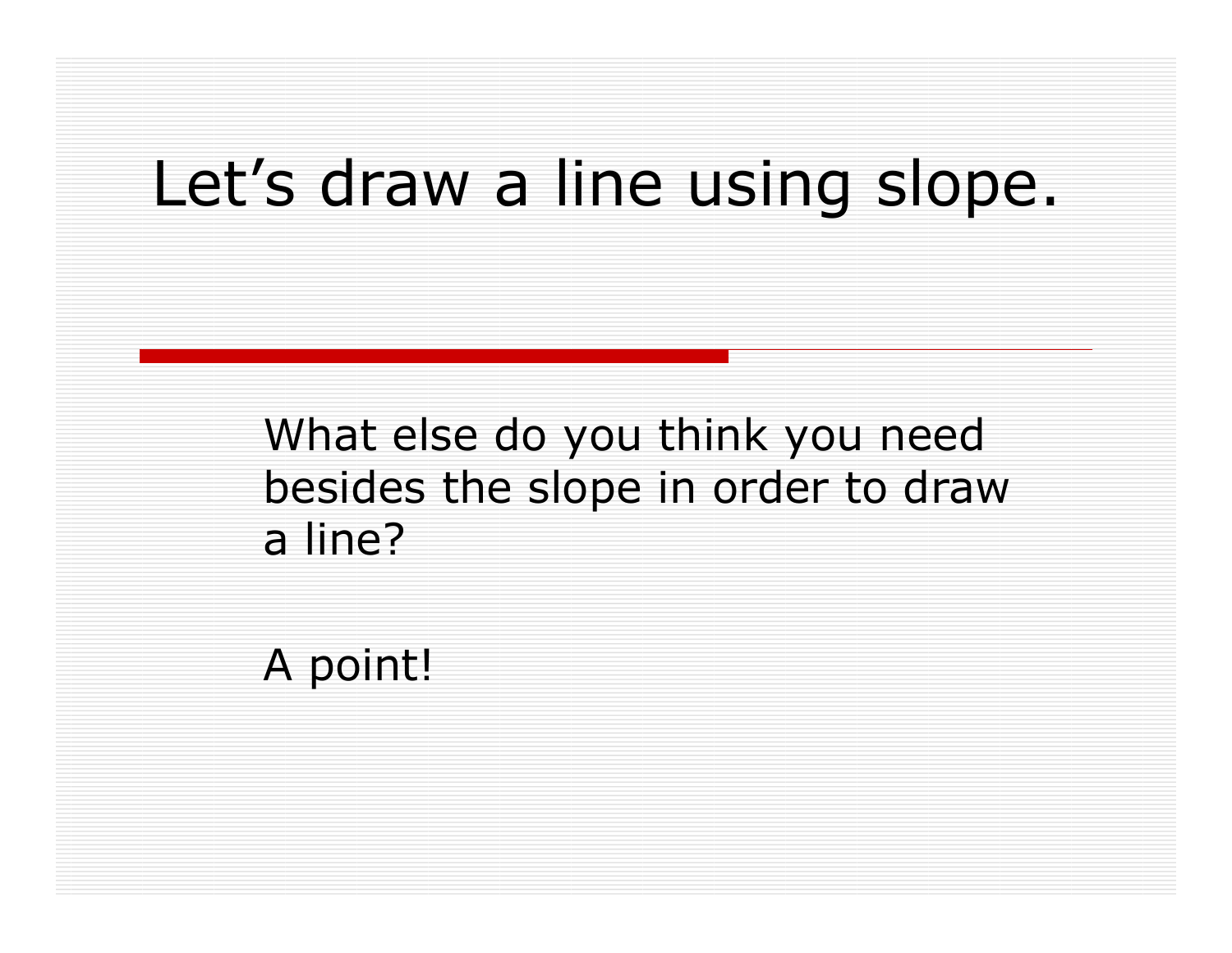If you know the slope and one point on the line you can draw the line.Example: slope is 1/3 and the point (-2,-1)

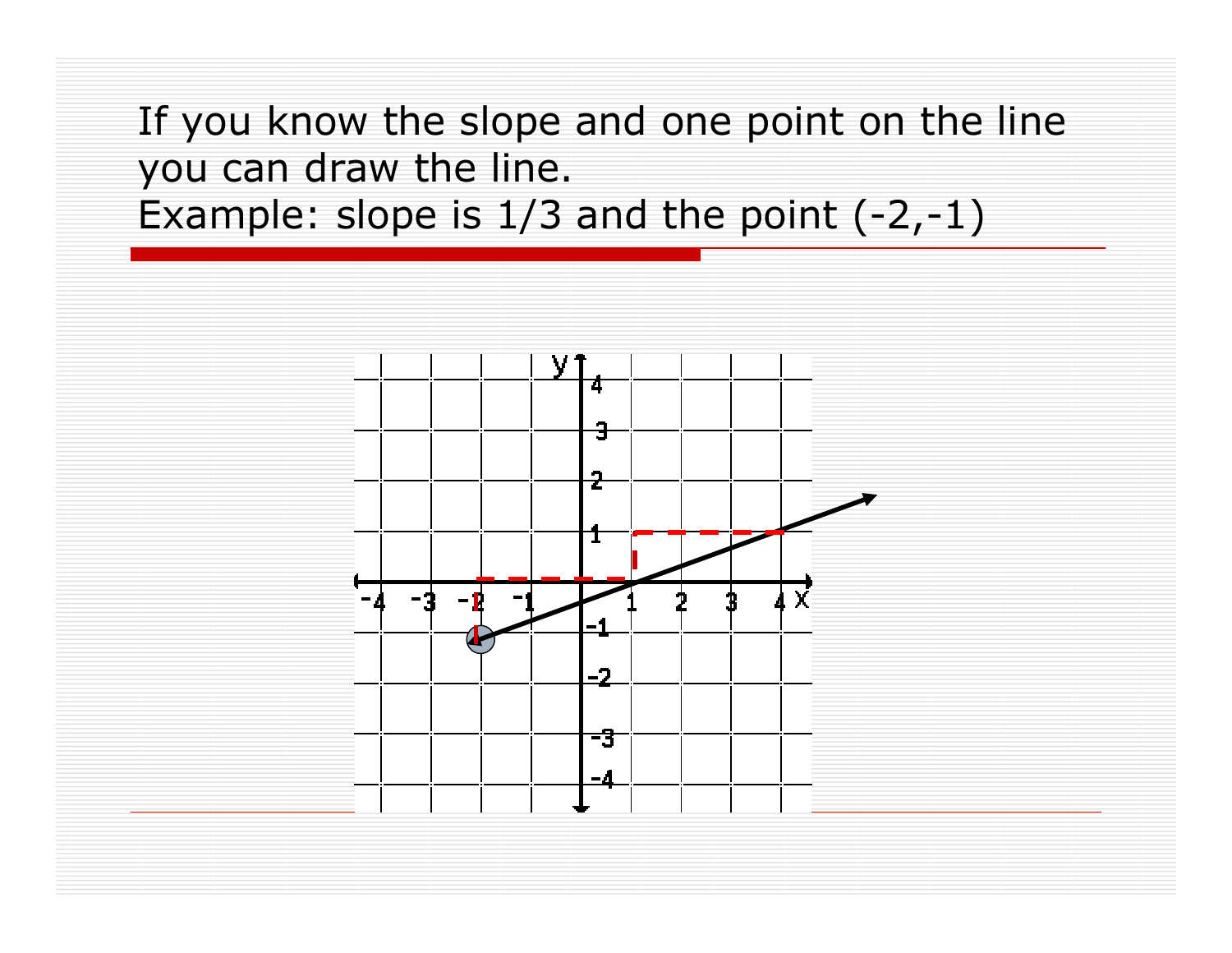#### Now you draw a line.

- Given: slope is  $2/3$  and the point is  $(1, 0)$  $(1,0)$
- Given: slope is  $-3$  and the point is  $(-\frac{1}{2}A)$ 2,4)
- $\square$  Given: slope is 1 and the point is  $(2, 3)$ (2,3)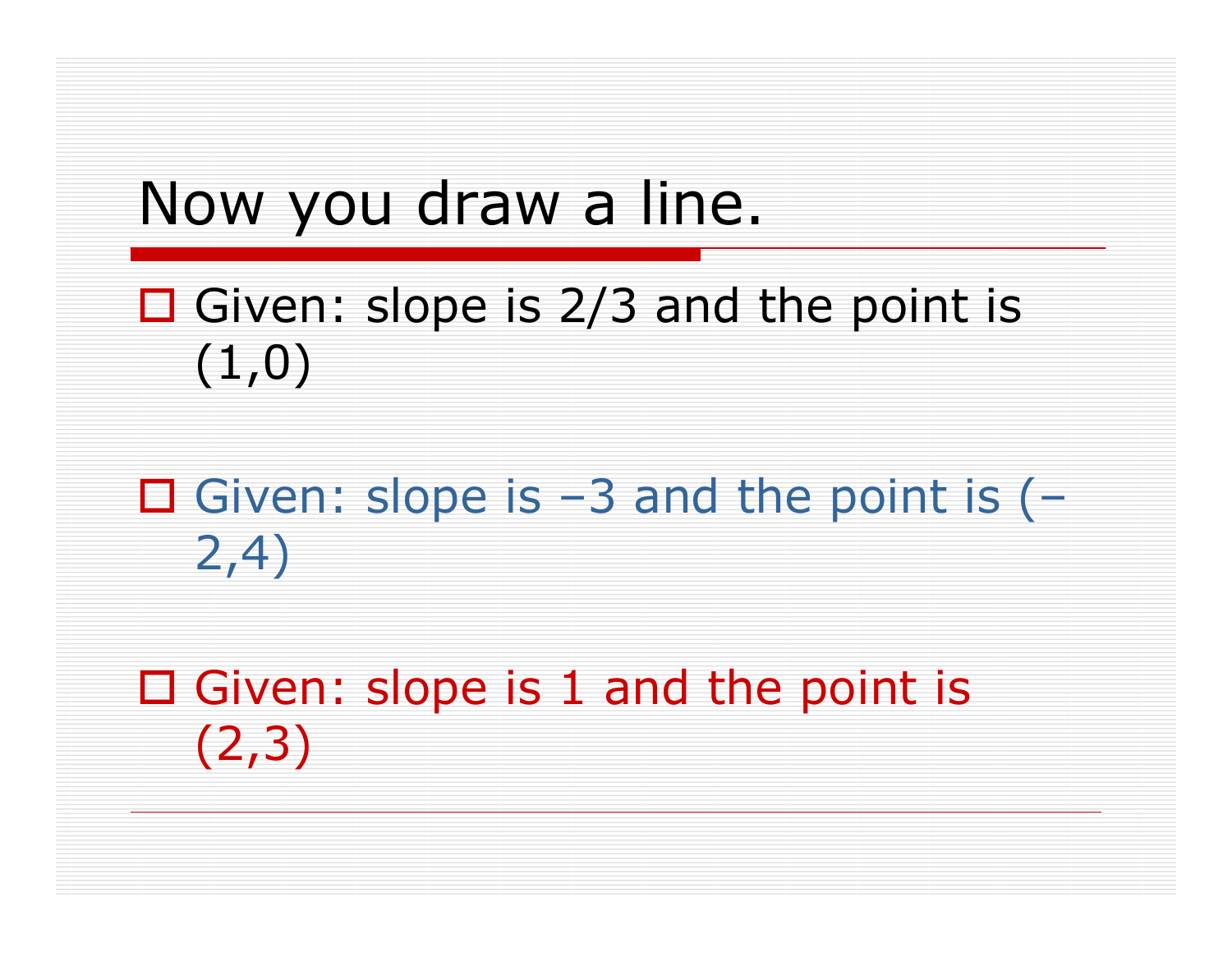### The graphs are…